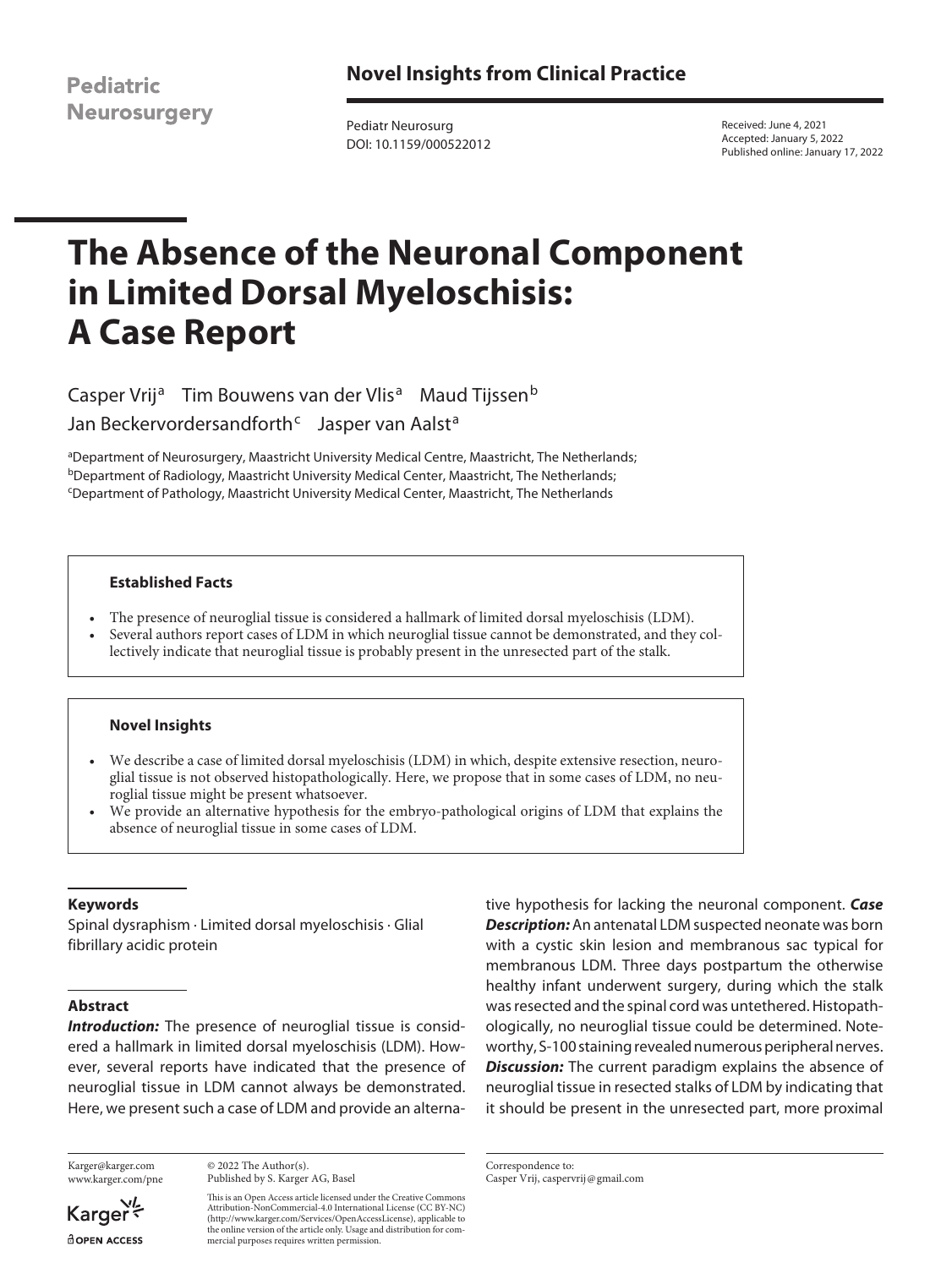to the dorsal spinal cord. We hypothesize a different mechanism in which following reopening of the neural tube, mesodermal invasion causes a tight and persistent strand between the cutaneous- and neuroectoderm. Elongation of this mesodermal strand during embryological development allows for the formation of a mesenchymal stalk without the presence of neuroglial tissue. Hydrodynamic forces can cause fistulation of the poorly differentiated mesodermal tissue and subsequently lead to a saccular defect.

> © 2022 The Author(s). Published by S. Karger AG, Basel

# **Introduction**

<span id="page-1-0"></span>Limited dorsal myeloschisis (LDM) is a form of spinal dysraphism first described as a clinical entity by Pang et al. [\[1\]](#page-5-0) in which disjunction of the surface- and neuroectoderm is unsuccessful and consequently causes incomplete closure of the neural tube. We have previously reported on a similar lesion in 2008, deemed *the dermal-sinus-like stalk*, which can be recognized as a form of LDM [\[2](#page-5-1)]. In

<span id="page-1-4"></span><span id="page-1-3"></span><span id="page-1-2"></span>LDM, nondisjunction of the ectodermal layers ultimately results in the formation of a fibroneural stalk [\[3](#page-5-2)]. Together with a saccular or nonsaccular focal midline skin defect, these clinical entities are regarded as the hallmark of LDM [[1,](#page-5-0) [4\]](#page-5-3). In saccular LDM, a skin-based cerebrospinal fluid (CSF) sac is topped by a squamous epithelial dome whereas in nonsaccular or flat LDM, the epithelial skin lesion is flat, sunken or contains a crater or pit [[5](#page-5-4)]. Even though the presence of neuroglial tissue in the stalk is considered a central feature of LDM, several reports have indicated that the "neuronal" aspect cannot always be determined [\[5–](#page-5-4)[8\]](#page-5-5). Here, we report a rare case of membranous LDM in which the histological presence of neuroglial tissue in the resected stalk could not be demonstrated.

## <span id="page-1-5"></span>**Case Description**

A 27-year-old primigravida was referred to our center after ultrasound examination a 12 gestation revealed a lumbosacral CSF filled lesion. Consequently, at 17 weeks of gestation, antenatal magnetic resonance imaging (MRI) was performed to further ex-

<span id="page-1-1"></span>

**Fig. 1. a–c** Prenatal MRI at 17 weeks of gestation. **a** Sagittal  $T_2$ weighted MR image shows a lumbar spinal defect with a cystic component (arrow). No Chiari malformation or other defects are present. **b** Transversal  $T_2$ -weighted MR image of the spine. The 2.6 × 3.2 mm cystic lesion (asterisk) is depicted and seems to contain a stalk. **c** Transversal T<sub>2</sub>-weighted MR image illustrates a stalked connection between the cystic lesion and the dura (arrow). **d–f** Two-day postnatal MRI. **d** Sagittal view illustrates a lesion at the

L4-L5 level with tenting of the dura. Furthermore, there is a stalked connection (arrow) between the dura and the cystic lesion (asterisks). **e** Transversal MR image shows the stalked connection (arrow) between the cystic lesion (asterisks) and the dura. **f** Transversal MR image depicts the cystic lesion (asterisks). The conus (arrow) shows a cystic dilatation of the central canal giving rise to a horseshoe-like configuration on the posterior side and is continuous with the stalk.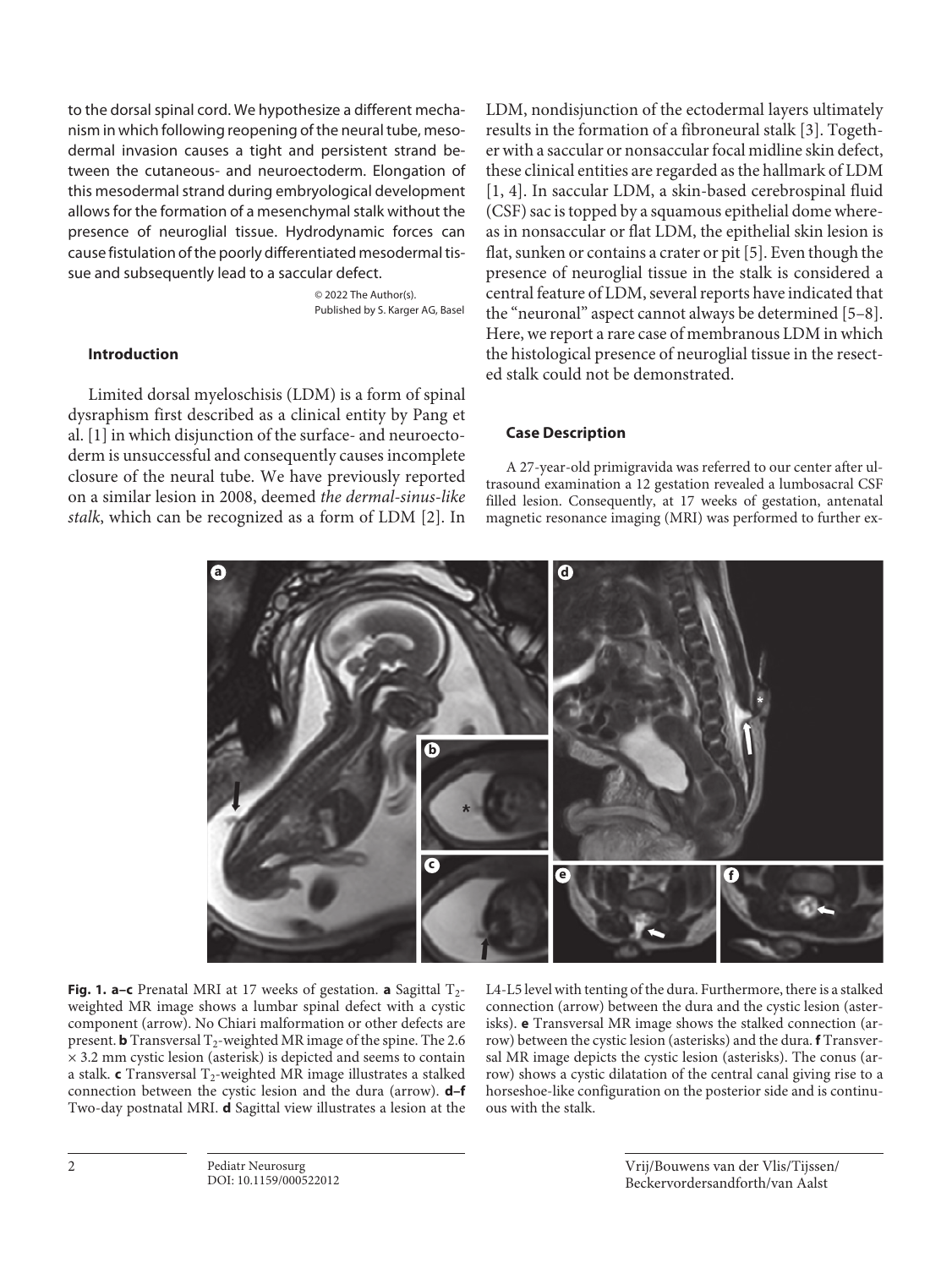amine the defect. The observed fluid-filled mass  $(2.6 \times 3.2 \text{ mm})$ contained a fistula connecting to a cystic component and was described as a "stalked" meningocele (Fig. 1a–c). There were no other defects present. Additionally, a second MRI 1.5 months later revealed the previously described defect to be unchanged.

The mother was induced into labor at 38 weeks and 4 days of gestation and delivered a healthy male infant weighing 3,200 g by vaginal parturition. The infant had a good start with Apgar scores of 9 and 10 after 1 and 5 min, respectively. Physical examination revealed a lumbosacral stalked lesion of 1 cm with a membranous sac of approximately 5 cm (Fig. 2). No neurological abnormalities were present. Because the cystic sac spontaneously ruptured the following day, the defect was sterilely dressed and amoxicillin/ ceftazidime was administered to prevent infectious complications. Two-day postnatal MRI confirmed a defect at the level of L4-L5 with tenting of the dura and a dural sleeve that seemed to be connected to the cystic lesion (Fig. 1d–f). Since no cauda fibers were observed entering the sac on both MRI and ultrasound imagery, a meningocele was suspected, opposed to a myelomeningocele. Three days postpartum, the suspected meningocele and stalk were surgically resected under intraoperative neurophysiological monitoring. Recordings were obtained from the lower leg muscles (m. quadriceps femoris, m. tibialis anterior, and m. gastrocnemius) and the external anal sphincter.

Dissection along the stalk was performed to reveal a defected L4 and incompletely formed L5 vertebral arch. Laminectomy at L4 and flavectomy at L3-L4 showed a normal appearing dura. The dura was opened sharply, and the conus was observed. The stalk was continuous with the dorsal part of the conus, whereas the ventral part of the conus was connected to the atypically thick and nonelastic filum (Fig. 3). Stimulation of the proximal side (closer to the spinal cord) of the stalk registered during intraoperative neurophysiological monitoring and correspondingly some small nerve roots were observed. Thereupon, the stalk was resected just distally of this region and sent in for histopathological review. The filum was sectioned to untether the cord after which duraplasty followed. Apart from delayed wound-healing for which the patient was observed, postoperative recovery was uncomplicated, and no neurological deficits were observed.

Histopathological examination of the stalk revealed lipid and collagenous connective tissue outlined by stratified squamous epithelium (Fig. 4c). S-100 immunostaining (DAKO GA504) revealed numerous peripheral nerve fibers, however, no central nervous tissue was found in the tract (Fig. 4a, b). The histopathology of the sack-wall revealed fibrous tissue outlined by cuboid and flattened epithelium (Fig. 5), which is suggestive for meningeal tissue.

#### **Discussion**

In the present study, we report on a case of membranous LDM in which neuroglial tissue could not be demonstrated histologically. The current paradigm indicates that LDM arises from a sequential incomplete fusion followed by nondisjunction of the cutaneous- and neuralectoderm, which ultimately results in a dorsal median tract of neuroectodermal tissue linking the focally incom-



**Fig. 2.** Male neonate with a saccular dorsal midline lesion and membranous sac.



**Fig. 3.** Resection of the stalk reveals its attachment (arrow) to the conus (C). Furthermore, an atypically thick filum (TF) is noted. D, dura.

plete neural tube and the closed surface ectoderm [\[3](#page-5-2)]. Mesenchymal condensation along the neuroglial stalk explains the presence of mesodermal derived tissues [\[3](#page-5-2)]. This indicates, that along the stalk, neuroglial tissue should be observed [\[1](#page-5-0), [4\]](#page-5-3).

<span id="page-2-0"></span>Since neurological complications in LDM arise due to tethering of the cord, performing a more distal resection of the stalk for the sake of histological confirmation of neuroglial tissue does not seem to weight up to the risks that accompany a more radical exposure and distal ligation of the stalk [\[6,](#page-5-6) [9](#page-5-7)]. Correspondingly, in our case, some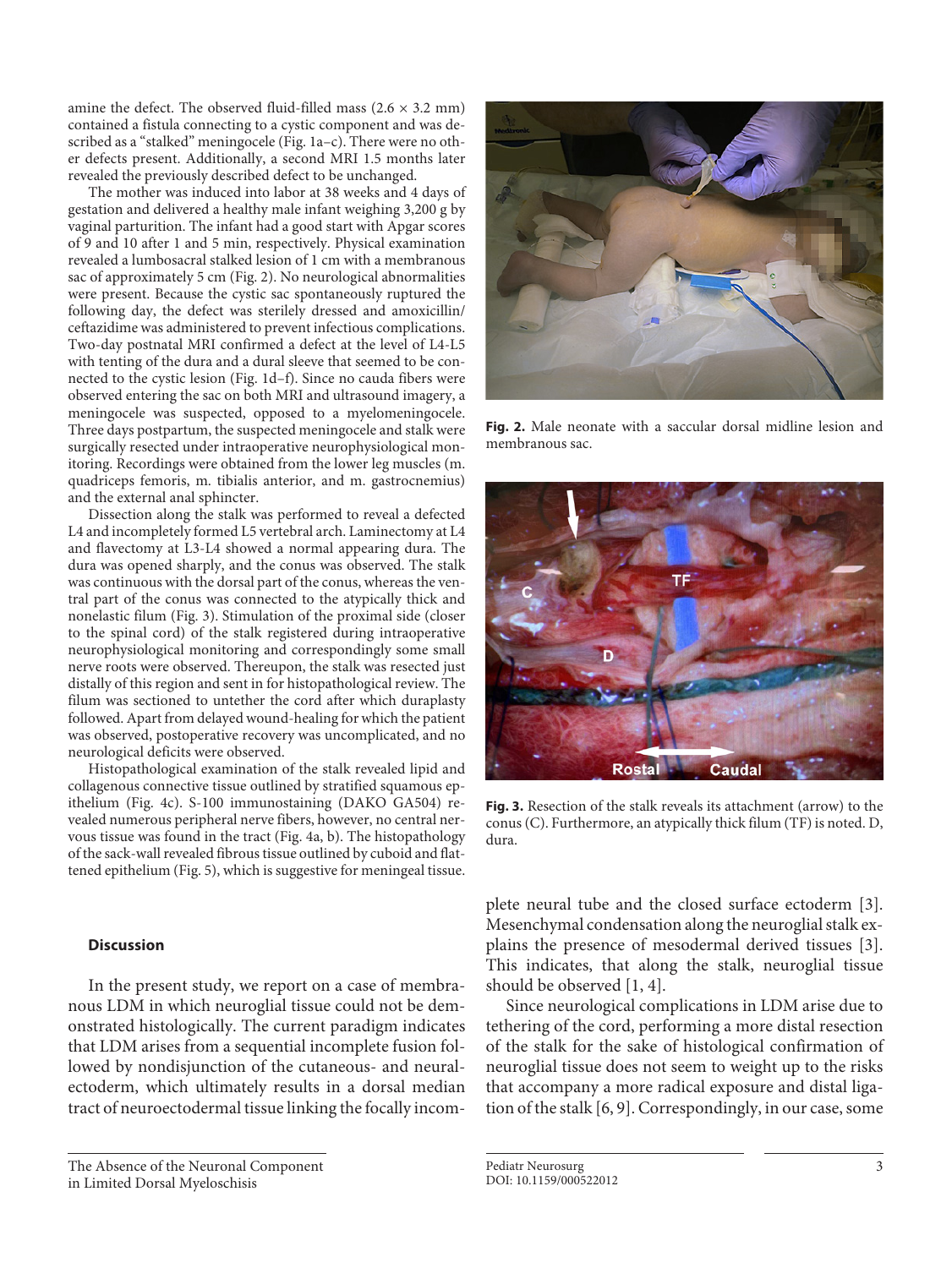

**Fig. 4.** Histopathological overview of the stalk. **a** S-100 staining (DAKO GA504) highlighting numerous peripheral nerves. **b** GFAP staining (DAKO IR524) shows no immunopositive glial tissue is present. **c** HE stained coupe in which mostly adipose and dermal tissue is present, outlined by stratified squamous epithelium. GFAP, glial fibrillary acidic protein.



**Fig. 5.** Histopathological overview of the membranous sac under HE-staining. The membranous sac contains fibrous tissue outlined by cuboidal and flattened epithelium.

small nerve roots were observed running along the more proximal part of the stalk, and thus, we resected the stalk just distally from that point to prevent neurological complications. Therefore**,** we cannot exclude the possibility that the more proximal unresected part of the stalk did contain neuroglial tissue.

The peripheral nerve fibers observed in our case have been hypothesized to arise from the entrapment of neural crest cells in the developing stalk [\[1\]](#page-5-0). While peripheral nerve fibers were present in all stalks in the original case series by Pang et al. [\[1\]](#page-5-0), they have also been identified in cases of LDM where neuroglial tissue could not be demonstrated histologically [[8\]](#page-5-5). In these cases, the presence of peripheral nerves under S-100 might serve as an additional histopathological finding to support the diagnosis of LDM [\[3,](#page-5-2) [5](#page-5-4), [8](#page-5-5)].

Remarkably, histopathological examination additionally revealed a squamous epithelial lining of the tract. While ectopic squamous epithelium [[5\]](#page-5-4) and mixed le-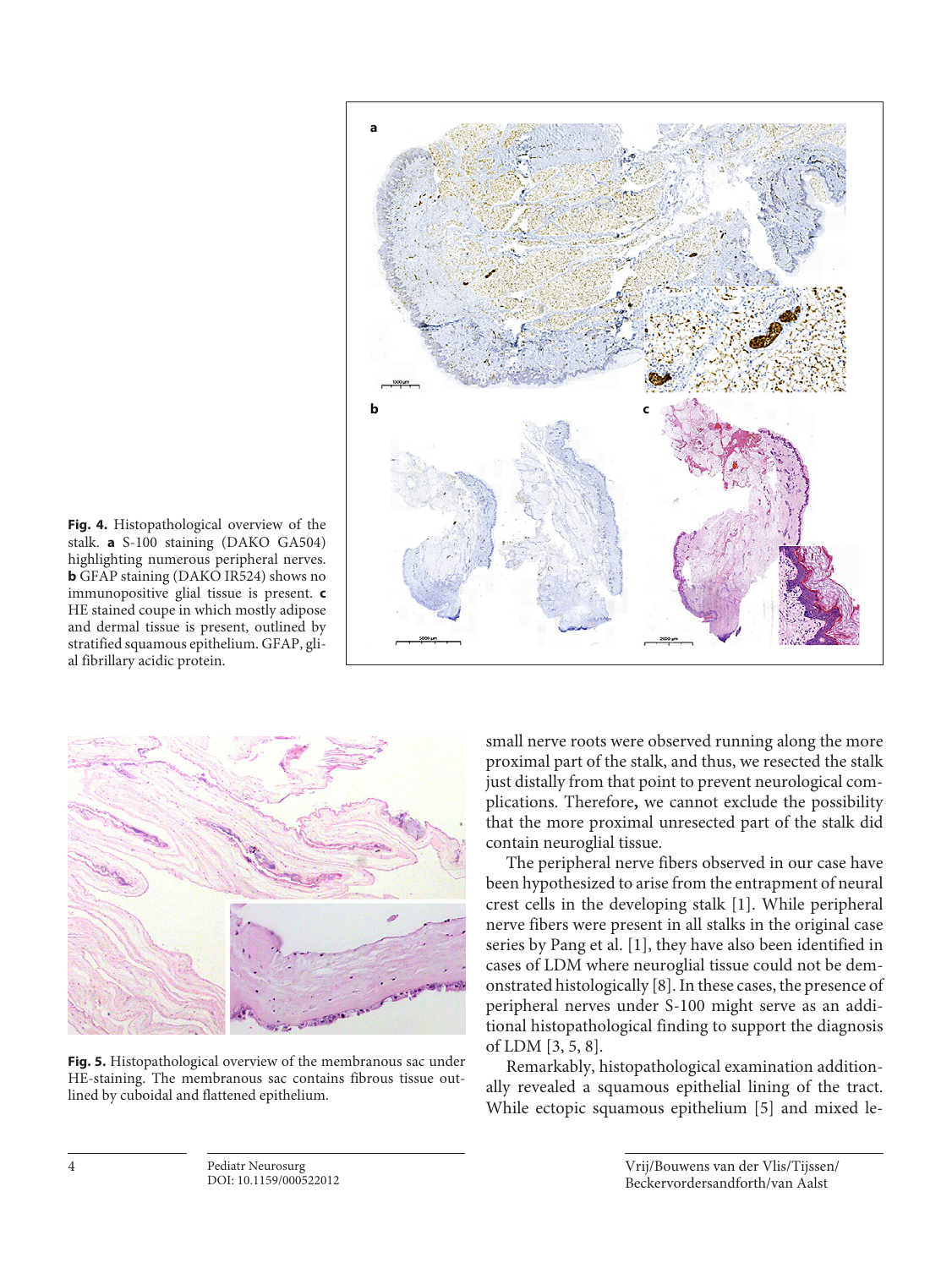sions [\[3,](#page-5-2) [10](#page-5-0)] have been readily described in LDM, an epithelial lining is more typically observed in congenital dermal sinus. Given the absence of (epi-)dermoid tumors, a sinus tract, or clinical signs of infection along with observed tenting of the dura and the intradural attachment of the stalk, we believe that a congenital dermal sinus is highly unlikely in this case [\[11\]](#page-5-0).

Much like our case, several reports have indicated that the neuronal aspect in LDM cannot always be demonstrated histologically [[5](#page-5-4)–[8](#page-5-5)]. In the case series of Morioka et al. [[5](#page-5-4)], two out of 4 cases of nonsaccular LDM did not show glial fibrillary acidic protein-immunopositive neuroglial tissue. In succession of their first paper, Morioka et al. [\[8\]](#page-5-5) (re-)examined almost the entire tract of five out of 6 patients with nonsaccular LDM. Despite their relatively extensive histopathological examination, only 50% contained glial fibrillary acidic protein -immunopositive neuroglial tissue with no neuroglial tissue being observed in most and the main part of the stalk [\[8\]](#page-5-5). Furthermore, reports by Lee et al. [[6](#page-5-6)] (*n* = 9) and Kim et al. [[7](#page-5-8)] (*n* = 23) both describe cases of "probable" LDM in which histopathological determination of CNS is not possible in the resected part of the stalk. Collectively, they conclude that the neural component is likely to be present in the unresected portion of the stalk [\[6](#page-5-6), [7\]](#page-5-8). However, the obvious alternative explanation of neuroglial tissue simply being absent should at least be entertained.

During neural tube development, delamination of the cutaneous- and neuroectoderm occurs by the formation extracellular matrix, resulting in an inter-epithelial space between the separating ectodermal layers [\[1](#page-5-0)[2\]](#page-5-1). As fusion of the neural tube proceeds, the inter-epithelial spaces coalesce and final disjunction of the cutaneous- and neuroectoderm is completed. Subsequent paraxial mesoderm migration occurs in the inter-epithelial space to ultimately form the dorsal vertebral structures. Interestingly, defective mesodermal cell migration has readily been described as a mechanism for spina bifida, given that paraxial mesoderm plays a key role in the coordination of neural tube closure [\[1](#page-5-0)[3\]](#page-5-2).

Although neural tube defects have often been attributed to the primary failure of neural tube closure, there is a compelling body of both clinical and experimental work suggesting secondary opening of the neural tube as a mechanism for neural tube defects [\[1](#page-5-0)[4](#page-5-3), [1](#page-5-0)[5](#page-5-4)]. Among theories, it has been proposed that the hydrostatic pressure of secreted neural tube fluid can cause subsequent rupture of the neural tube [\[1](#page-5-0)[6\]](#page-5-6). We believe that secondary reopening of the neural tube forms a possible mechanism by which mesodermal tissue can invade the neural tube and cause the focal connection between the neuro- and cutaneous ectoderm. Elongation of this mesodermal strand can lead to the formation of a mesenchymal stalk without a lumen and without the presence of neuroglial tissue. Additionally, the saccular aspect can be explained by the largely undifferentiated mesodermal tissue being subjected to hydrodynamic CSF pressure, ultimately leading to the formation of a membranous sac. Although the histopathology of the membranous sac was suggestive for meningeal tissue, it remains difficult for us to place meningeal development in the currently leading theory of LDM or our proposed alternative. Given that the current knowledge regarding spinal meningeal formation is limited and controversial [\[1](#page-5-0)[7,](#page-5-8) [1](#page-5-0)[8](#page-5-5)], we believe this forms an important area for further research.

#### **Conclusion**

If anything, the current paper highlights that the pathoembryogenesis of spinal dysraphisms are poorly understood. Given the absence of a clear and experimentally substantiated pathoembryological theory, it is difficult to give this form of spinal dyspraphism a name linked to its embryological origins, such as LDM. Furthermore, it excludes the possibility of other possible mechanisms, as described in this paper, by which this form of spinal dyspraphism can arise. Therefore, we believe that the term neural tube disorder, as previously proposed by others [[1](#page-5-0)[4](#page-5-3), [1](#page-5-0)[5\]](#page-5-4), more accurately encompasses the known etiology of the disease while simultaneously leaving room for further research to draw more substantiated conclusions on its embryological origins.

#### **Statement of Ethics**

Written informed consent was obtained from the parents of the patient for publication of this case report and any accompanying images. Ethical approval was not required for this study in accordance with national guidelines.

#### **Conflict of Interest Statement**

The authors have no conflicts of interest to declare.

#### **Funding Sources**

No funding was received.